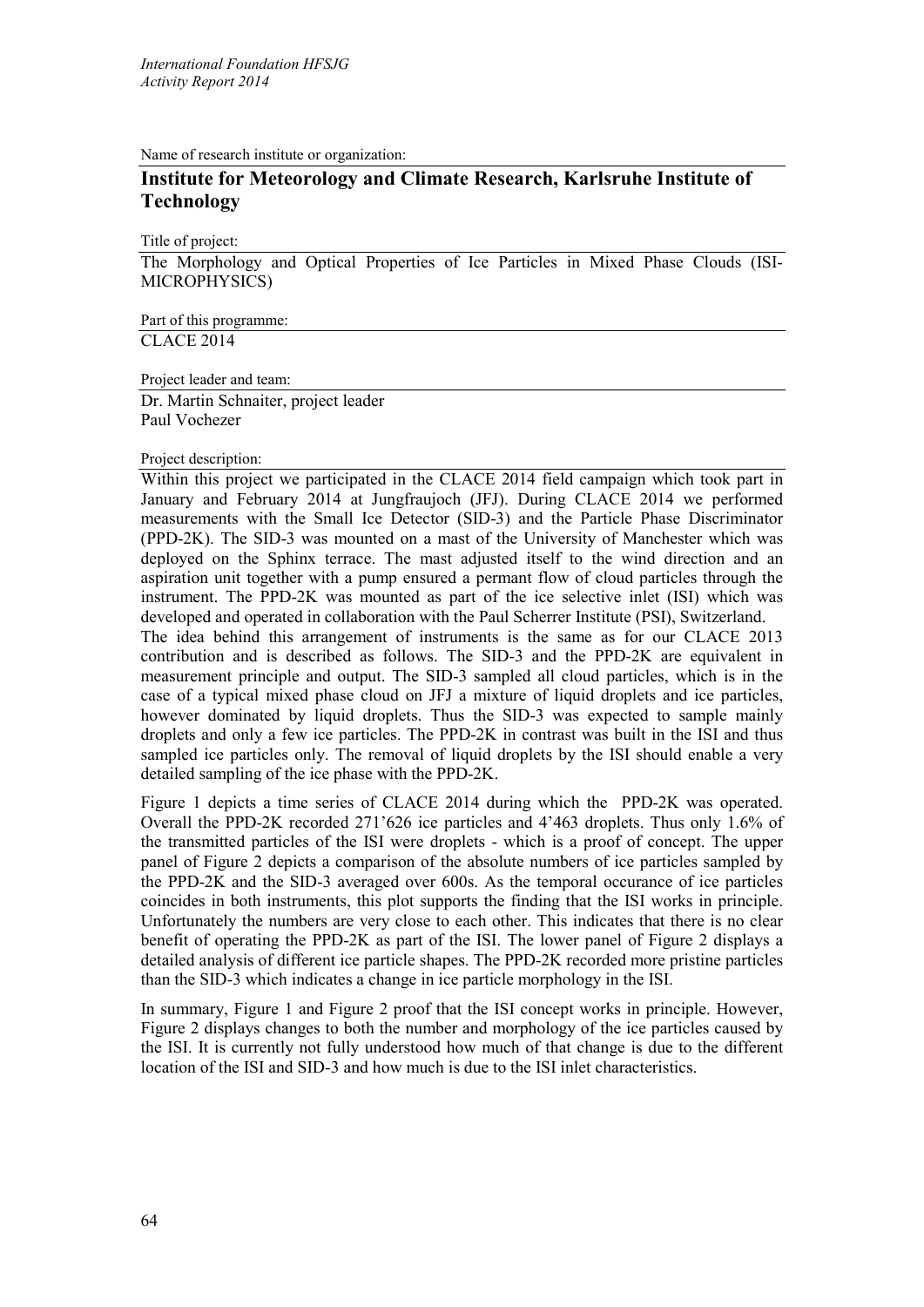

*Figure 1. Time series of the PPD-2K measurements as part of the ISI during CLACE 2014. Upper panel: Number concentrations of all particles counted by the PPD-2K and number concentrations of assigned ice and droplet scattering patterns.*  $c$ *ancentrations Lower panel: Ice fraction calculated from the scattering patterns.*



*Figure 2. Comparison of the PPD-2K and SID-3 measurements from the 12/02/2014. Upper*  panel: Absolute number of recorded scattering patterns classified as ice and averaged over *600s for the PPD-2K as part of the ISI and the SID-3 sampling all cloud particles respectively. Lower panel: Detailed analysis of specific ice particle shape fractions.*